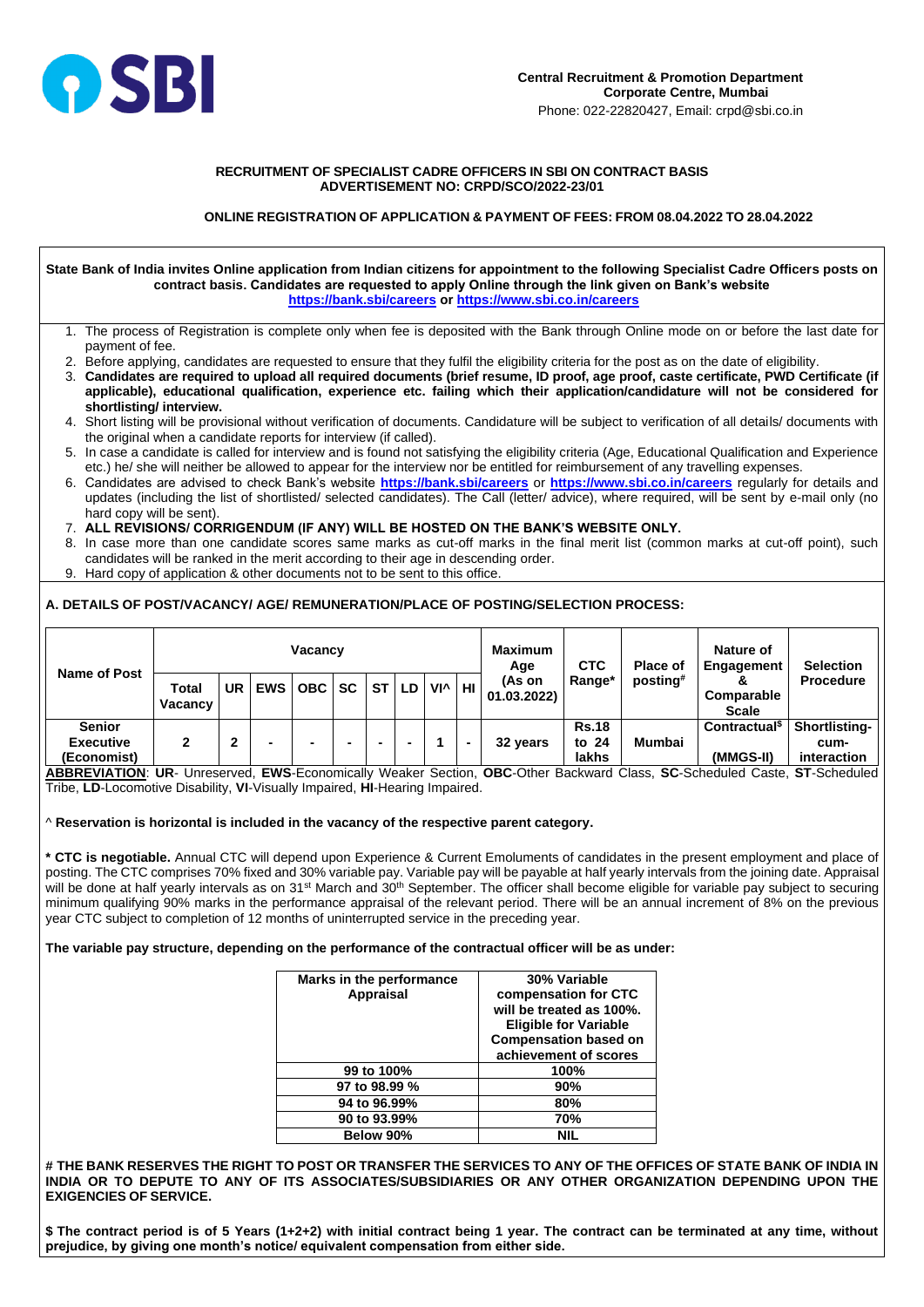## **IMPORTANT POINTS:**

- **i) The number of vacancies including reserved vacancies mentioned above is provisional and may vary according to the actual requirement of the Bank.**
- **ii) Candidate must possess the relevant full-time experience as on specified date.**
- **iii) The relevant experience certificate from employer must contain specifically that the candidate had experience in that related field as required.**
- **iv) Candidate belonging to reserved category including Person with Disabilities for whom no reservation has been mentioned are free to apply for vacancies announced for General category provided they fulfil all the eligibility criteria applicable to General category.**
- **v) The reservation under various categories will be as per prevailing Government Guidelines.**
- **vi) PWD candidate should produce a certificate issued by a competent authority as per the Government of India Guidelines.**
- **vii) Reservation for PWD candidates is horizontal and is included in the vacancy of the respective parent category.**
- **viii) The officer is entitled to 30 days' leave during a year (with inclusion of intervening holidays in computation of leave). The leaves not availed during the financial year will lapse.**

### **B. DETAILS OF QUALIFICATION,EXPERIENCE AND JOB PROFILE:**

| $\triangleright$ PhD in Economics/Banking/<br>A Master's degree in<br>Undertaking<br>$\triangleright$ Should have at least 3 years<br>collection,<br>➤<br>Statistics/Mathematical<br>of post-qualification work<br>Statistics/<br>compilation,<br>Finance/<br>analysis,<br>and<br>Statistics/Mathematical<br>experience in the relevant<br>Mathematics will be given<br>interpretation<br>of<br>data<br>from<br>field research and analytics.<br>Economics/ Economics/<br>preference.<br>various sources and performing<br>Econometrics/ Statistics<br>Exposure in the field of<br>statistical<br>analysis<br>involving<br><b>Risk</b><br>Informatics/Applied<br>$\triangleright$ In addition, the candidates<br>statistical/Econometric<br>&<br>models,<br>Treasury,<br>Statistics & Informatics<br>should have, to their credit,<br>Machine<br>empirical testing of data etc.<br>Management,<br>with a minimum of 60%<br>Learning, Data Analytics, Big<br>$\triangleright$ Undertaking conceptual<br>published<br>relevant<br>and<br>Data etc. is considered a<br>methodological<br>marks or an equivalent<br>work/research<br>studies<br>paper<br>in<br>on<br>Economics/Finance/Banking<br>various types of statistics relating<br>definite advantage.<br>grade.<br>Knowledge<br>to money and banking, prices,<br>of<br><b>OR</b><br>Area.<br>➤<br>saving and investment, national<br>MBA/PGDM<br>Statistical/Analytical<br>with<br>Package like STATA, SAS,<br>communication<br>accounts, index numbers etc.<br>specialization<br>Excellent<br>in.<br>Finance/Master's<br>and writing skills<br>R<br>E-views,<br>Designing and organising of<br>etc.<br><b>IS</b><br>large-scale sample surveys etc<br>Degree in Finance with<br>mandatory.<br>60% marks<br>Knowledge<br>and analysing it.<br>minimum<br>➤<br>$\mathsf{in}$<br>Mathematical/Statistical<br>Macro-econometric<br>Model<br>recognized<br>from<br>a<br>institute.<br>Model Building is Mandatory.<br><b>Building</b><br>Forecasting<br>for<br>Knowledge of<br>Databases<br>Economic<br>banking<br>and<br>like Bloomberg,<br>Reuters,<br>indicators etc<br>CEIC is desirable.<br>Contributing<br>Research<br>to | <b>BASIC</b>          | <b>OTHER QUALIFICATIONS</b> | <b>EXPERIENCE AS ON 01/03/2022</b> | <b>JOB PROFILE</b> |
|---------------------------------------------------------------------------------------------------------------------------------------------------------------------------------------------------------------------------------------------------------------------------------------------------------------------------------------------------------------------------------------------------------------------------------------------------------------------------------------------------------------------------------------------------------------------------------------------------------------------------------------------------------------------------------------------------------------------------------------------------------------------------------------------------------------------------------------------------------------------------------------------------------------------------------------------------------------------------------------------------------------------------------------------------------------------------------------------------------------------------------------------------------------------------------------------------------------------------------------------------------------------------------------------------------------------------------------------------------------------------------------------------------------------------------------------------------------------------------------------------------------------------------------------------------------------------------------------------------------------------------------------------------------------------------------------------------------------------------------------------------------------------------------------------------------------------------------------------------------------------------------------------------------------------------------------------------------------------------------------------------------------------------------------------------------------------------------------------------------------------------------------------------------------------------|-----------------------|-----------------------------|------------------------------------|--------------------|
| <b>Publications</b>                                                                                                                                                                                                                                                                                                                                                                                                                                                                                                                                                                                                                                                                                                                                                                                                                                                                                                                                                                                                                                                                                                                                                                                                                                                                                                                                                                                                                                                                                                                                                                                                                                                                                                                                                                                                                                                                                                                                                                                                                                                                                                                                                             | <b>QUALIFICATIONS</b> |                             |                                    |                    |

**REMARKS**: Job profile mentioned above is illustrative. Roles/Job, in addition to above, may be assigned by the bank from time to time for the above posts.

**C. HOW TO APPLY:** Candidates should have **valid email ID** which should be kept active till the declaration of result. It will help him/her in getting call letter/Interview advices etc. by email.

|      | <b>GUIDELINES FOR FILLING ONLINE APPLICATION</b>                                                                                                                                                                                                                                   |      | <b>GUIDELINES FOR PAYMENT OF FEES</b>                                                                                                                                                                                                                                             |
|------|------------------------------------------------------------------------------------------------------------------------------------------------------------------------------------------------------------------------------------------------------------------------------------|------|-----------------------------------------------------------------------------------------------------------------------------------------------------------------------------------------------------------------------------------------------------------------------------------|
|      | Candidates will be required to register themselves online<br>link<br>available<br><b>SBI</b><br>website<br>through<br>the<br>on<br>https://bank.sbi/careers OR https://www.sbi.co.in/careers<br>and pay the application fee using Internet Banking/Debit Card/<br>Credit Card etc. |      | Application fees and Intimation Charges (Non-refundable) is $\bar{\tau}$<br>750/- (₹Seven Hundred Fifty only) for General/EWS/OBC<br>candidates and no fees/intimation charges for SC/ ST/ PWD<br>candidates.<br>After ensuring correctness of the particulars in the application |
| ii.  | Candidates should first scan their latest photograph and<br>signature. Online application will not be registered unless<br>candidate uploads his/ her photo and signature as specified                                                                                             |      | form, candidates are required to pay the fees through payment<br>gateway integrated with the application. No change/ edit in the<br>application will be allowed thereafter.                                                                                                       |
| iii. | on the online registration page (under 'How to Upload<br>Document").<br>Candidates should fill the annication carefully<br>∩n∩≏                                                                                                                                                    | iii. | Fee payment will have to be made online through payment<br>gateway available thereat. The payment can be made by using<br>Debit Card/ Credit Card/ Internet Banking etc. by providing                                                                                             |

- iii. Candidates should fill the application carefully. Once application is filled-in completely, candidate should submit the same. In the event of candidate not being able to fill the application in one go, he can save the information already entered. When the information/ application is saved, a provisional registration number and password is generated by the system and displayed on the screen. **Candidate should note down the registration number and password.** They can re-open the saved application using registration number and password and edit the particulars, if needed. This facility of editing the saved information will be available for three times only. Once the application is filled completely, candidate should submit the same and proceed for online payment of fee. iv. **After registering online, the candidates are advised to take a printout of the system generated online application forms**
- Debit Card/ Credit Card/ Internet Banking etc. by providing information as asked on the screen. Transaction charges for online payment, if any, will be borne by the candidates.
- iv. On successful completion of the transaction, e-receipt and application form, bearing the date of submission by the candidate, will be generated which should be printed and retained by the candidate.
- v. If the online payment of fee is not successfully completed in first instance, please make fresh attempts to make online payment.
- vi. A provision is there to reprint the e-Receipt and Application form containing fee details, at later stage.
- vii. **Application Fee once paid will NOT be refunded on any account NOR can it be adjusted for any other examination or selection in future.**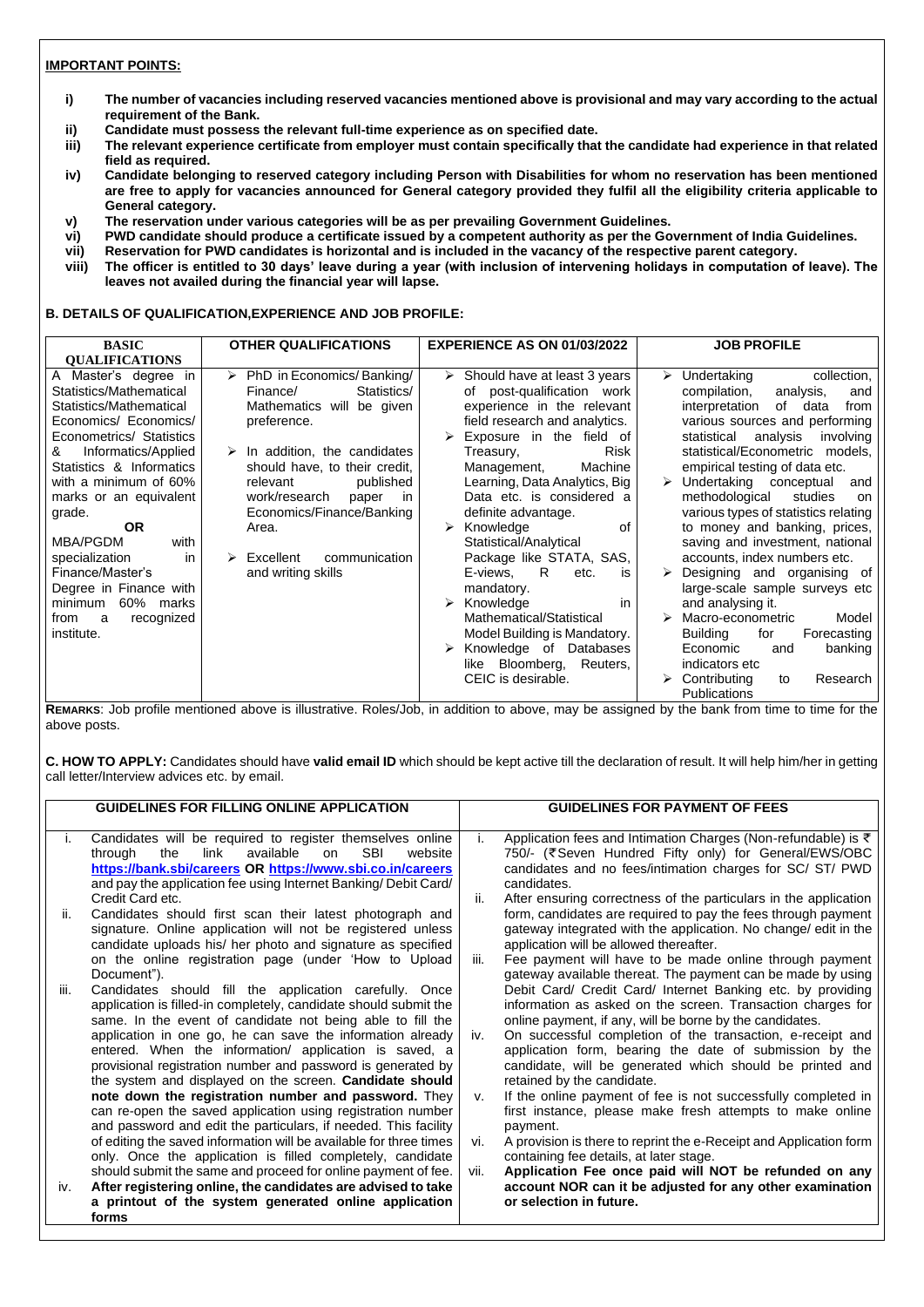**D. CALL LETTER FOR INTERVIEW: INTIMATION/ CALL LETTER FOR INTERVIEW WILL BE SENT BY EMAIL OR WILL BE UPLOADED ON BANK'S WEBSITE. NO HARD COPY WILL BE SENT.**

**E. SELECTION PROCESS:** The selection will be based on shortlisting and interview.

**Shortlisting:** Mere fulfilling minimum qualification and experience will not vest any right in candidate for being called for interview. The shortlisting committee constituted by the Bank will decide the shortlisting parameters and thereafter, adequate number of candidates, as decided by the Bank, will be shortlisted for interview. The decision of the Bank to call the candidates for the interview shall be final. No correspondence will be entertained in this regard. The shortlisted candidates will be called for interview.

**Interview:** Interview will carry 100 marks. The qualifying marks in interview will be decided by the Bank. No correspondence will be entertained in this regard.

**Merit list:** Merit list for selection will be prepared in descending order on the basis of scores obtained in interview only. In case more than one candidate scores the cut-off marks (common marks at cut-off point), such candidates will be ranked according to their age in descending order, in the merit list.

# **F. HOW TO UPLOAD DOCUMENTS:**

| a. Details of Document to be uploaded:                              |                                                                                                                                                                                                                                                                                                                                                                                                                                                                                                                                                                                                                                                                                                                                                                                                                                                                                                                                                                                                                                       | d. Document file type/ size:                                                                                                                                                                                                                                                                                                                                                                                                                                                                                                                                                                                                                                                                                                                                                                                                                                                                                                                                                                                                                                                                                                                                                                                                                                                                   |  |  |  |
|---------------------------------------------------------------------|---------------------------------------------------------------------------------------------------------------------------------------------------------------------------------------------------------------------------------------------------------------------------------------------------------------------------------------------------------------------------------------------------------------------------------------------------------------------------------------------------------------------------------------------------------------------------------------------------------------------------------------------------------------------------------------------------------------------------------------------------------------------------------------------------------------------------------------------------------------------------------------------------------------------------------------------------------------------------------------------------------------------------------------|------------------------------------------------------------------------------------------------------------------------------------------------------------------------------------------------------------------------------------------------------------------------------------------------------------------------------------------------------------------------------------------------------------------------------------------------------------------------------------------------------------------------------------------------------------------------------------------------------------------------------------------------------------------------------------------------------------------------------------------------------------------------------------------------------------------------------------------------------------------------------------------------------------------------------------------------------------------------------------------------------------------------------------------------------------------------------------------------------------------------------------------------------------------------------------------------------------------------------------------------------------------------------------------------|--|--|--|
| т.<br>ii.<br>iii.<br>iv.<br>V.<br>vi.<br>vii.<br>VIII.<br>ix.<br>Х. | Brief Resume (PDF)<br>ID Proof (PDF)<br>Proof of Date of Birth (PDF)<br>PWD certification (if applicable) (PDF)<br>Educational Certificates: Relevant Mark-Sheets/ Degree<br>Certificate (PDF)<br>Experience certificates (PDF)/Driving Licence (Two-wheeler)<br>(PDF)<br>Form-16/Offer Letter/Latest Salary slip from current employer<br>(PDF)<br>NOC (If applicable) (PDF)<br><b>Recent Photograph</b><br>Signature                                                                                                                                                                                                                                                                                                                                                                                                                                                                                                                                                                                                                | All Documents must be in PDF<br>Page size of the document to be A4<br>ii.<br>iii. Size of the file should not be exceeding 500 kb.<br>iv. In case of Document being scanned, please ensure it is saved<br>as PDF and size not more than 500 kb as PDF. If the size of the<br>file is more than 500 kb, then adjust the setting of the scanner<br>such as the DPI resolution, no. of colors etc., during the process<br>of scanning. Please ensure that Documents uploaded are clear<br>and readable.                                                                                                                                                                                                                                                                                                                                                                                                                                                                                                                                                                                                                                                                                                                                                                                           |  |  |  |
|                                                                     | b. Photograph file type/ size:                                                                                                                                                                                                                                                                                                                                                                                                                                                                                                                                                                                                                                                                                                                                                                                                                                                                                                                                                                                                        | e. Guidelines for scanning of photograph/signature/documents:                                                                                                                                                                                                                                                                                                                                                                                                                                                                                                                                                                                                                                                                                                                                                                                                                                                                                                                                                                                                                                                                                                                                                                                                                                  |  |  |  |
| j.<br>ii.<br>iii.<br>iv.<br>V.<br>Vİ.<br>vii.<br>Viii.<br>ix.       | Photograph must be a recent passport style colour picture.<br>Size of file should be between 20 kb - 50 kb and Dimensions<br>200 x 230 pixels (preferred)<br>Make sure that the picture is in colour, taken against a light-<br>coloured, preferably white, background.<br>Look straight at the camera with a relaxed face<br>If the picture is taken on a sunny day, have the sun behind<br>you, or place yourself in the shade, so that you are not<br>squinting and there are no harsh shadows<br>If you have to use flash, ensure there's no "red-eye"<br>If you wear glasses make sure that there are no reflections<br>and your eyes can be clearly seen.<br>Caps, hats and dark glasses are not acceptable. Religious<br>headwear is allowed but it must not cover your face.<br>Ensure that the size of the scanned image is not more than<br>50kb. If the size of the file is more than 50 kb, then adjust the<br>settings of the scanner such as the DPI resolution, no. of<br>colour etc., during the process of scanning. | Set the scanner resolution to a minimum of 200 dpi (dots per<br>i.<br>inch)<br>Set Color to True Color<br>ii.<br>iii. Crop the image in the scanner to the edge of the photograph/<br>signature, then use the upload editor to crop the image to the<br>final size (as specified above).<br>iv. The photo/ signature file should be JPG or JPEG format (i.e. file<br>name should appear as: image01.jpg or image01.jpeg).<br>Image dimensions can be checked by listing the folder/files or<br>v.<br>moving the mouse over the file image icon.<br>vi. Candidates using MS Windows/ MSOffice can easily obtain<br>photo and signature in .jpeg format not exceeding 50 kb & 20 kb<br>respectively by using MS Paint or MSOffice Picture Manager.<br>Scanned photograph and signature in any format can be saved<br>in .jpg format by using 'Save As' option in the File menu. The file<br>size can be reduced below 50 kb (photograph) & 20 kb<br>(signature) by using crop and then resize option (Please see<br>point (i) & (ii) above for the pixel size) in the 'Image' menu. Similar<br>options are available in another photo editor also.<br>vii. While filling in the Online Application Form the candidate will be<br>provided with a link to upload his/her photograph and signature |  |  |  |
|                                                                     | c. Signature file type/ size:                                                                                                                                                                                                                                                                                                                                                                                                                                                                                                                                                                                                                                                                                                                                                                                                                                                                                                                                                                                                         | f. Procedure for Uploading Document:                                                                                                                                                                                                                                                                                                                                                                                                                                                                                                                                                                                                                                                                                                                                                                                                                                                                                                                                                                                                                                                                                                                                                                                                                                                           |  |  |  |
| ı.<br>ii.                                                           | The applicant has to sign on white paper with Black Ink pen.<br>The signature must be signed only by the applicant and not by<br>any other person.                                                                                                                                                                                                                                                                                                                                                                                                                                                                                                                                                                                                                                                                                                                                                                                                                                                                                    | There will be separate links for uploading each document.<br>Click on the respective link "Upload"<br>ii.<br>iii. Browse & select the location where the JPG or JEPG, PDF, DOC                                                                                                                                                                                                                                                                                                                                                                                                                                                                                                                                                                                                                                                                                                                                                                                                                                                                                                                                                                                                                                                                                                                 |  |  |  |

- iii. The signature will be used to put on the Call Letter and wherever necessary.
- iv. Size of file should be between 10 kb 20 kb and Dimensions 140 x 60 pixels (preferred).
- v. Ensure that the size of the scanned image is not more than 20 kb.
- vi. Signature in CAPITAL LETTERS shall NOT be accepted.
- or DOCX file has been saved.
- iv. Select the file by clicking on it and Click the 'Upload' button.
- v. Click Preview to confirm the document is uploaded and accessible properly before submitting the application. If the file size and format are not as prescribed, an error message will be displayed
- vi. Once uploaded/ submitted, the Documents uploaded cannot be edited/ changed.
- vii. **After uploading the photograph/ signature in the online application form candidates should check that the images are clear and have been uploaded correctly.** In case the photograph or signature is not prominently visible, the candidate may edit his/ her application and re-upload his/ her photograph or signature, prior to submitting the form. **If the face in the photograph or signature is unclear the candidate's application may be rejected**